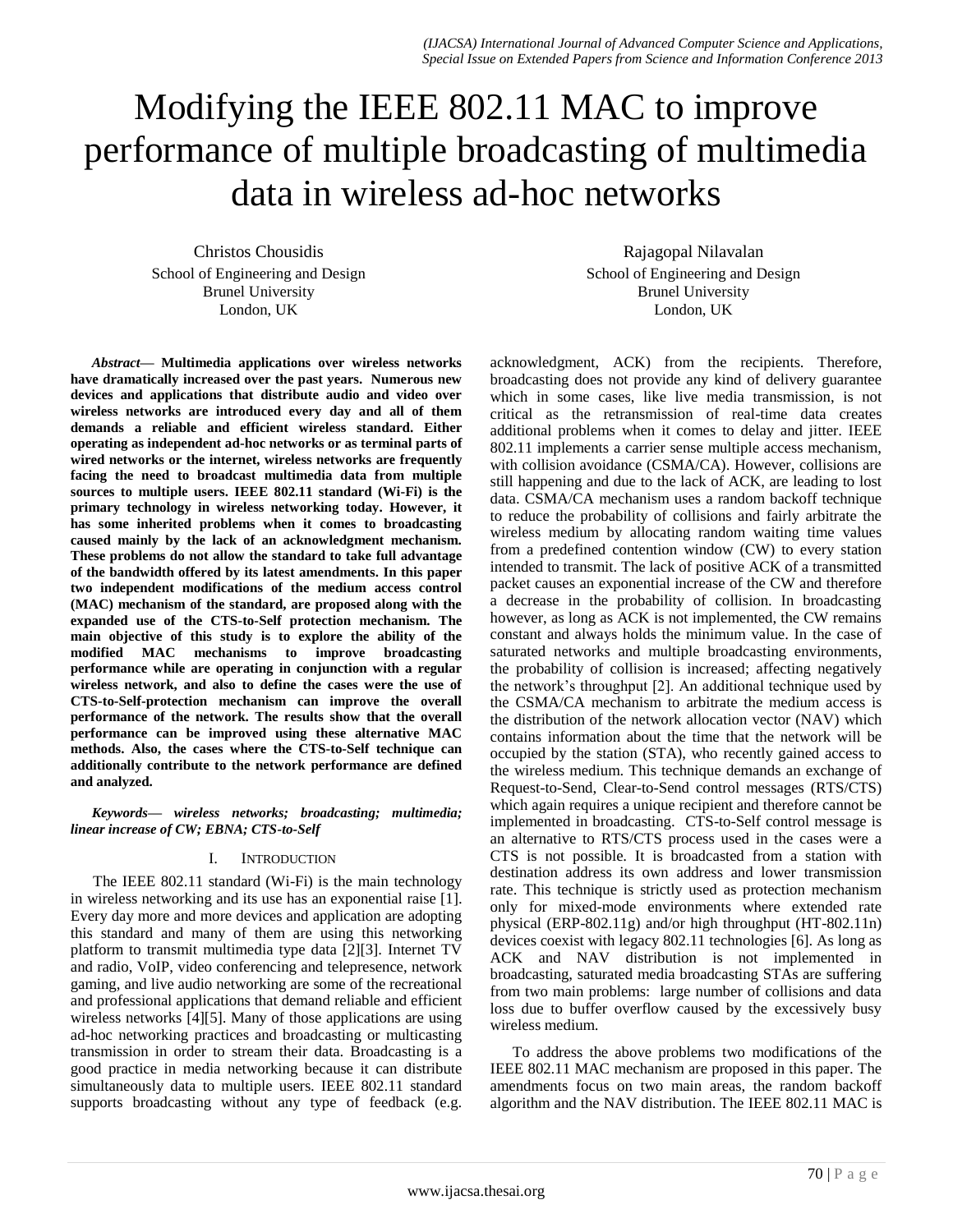reprogrammed to send a CTS-to-Self message prior to every broadcasting packet using the operational-high data rate. The random backoff process is also modified using two different approaches. In the first one, a linear increase of the CW is applied taking into account the changes in the number of broadcasting STAs. In the second approach, again a linear increase of the CW is performed according to the variation of the broadcasting STAs, but in this case an exclusive backoff number allocation (EBNA) algorithm is implemented. This algorithm allocate exclusive backoff numbers to each STA while maintain fairness in waiting periods between STAs over the time.

The main objective of this study is to explore the ability of the modified MAC mechanisms to improve broadcasting performance while are operating in conjunction with a regular wireless network. For this reason, the above modifications are tested in a "mixed" network where broadcasting and unicasting STAs coexist. The performance of the network is studied as a whole in order to investigate the possibility of different MAC mechanisms to function together.

The remaining of this paper is organized as follows: In section II, the 802.11 MAC process is summarized and the drawbacks of random backoff algorithm in the case of multiple broadcasting are analysed. In section III, the proposed modifications of the MAC process and the use of CTS-to-Self protection mechanism, are thoroughly described. In Section IV, the simulation's characteristics are analysed and comparative results are presented and commented while in Section V, the conclusions of this work are presented.

# II. ANALYSIS AND DRAWBACKS OF IEEE 802.11 MEDIUM ACCESS MECHANISM

# *A. General description*

The IEEE 802.11 MAC is mainly designed for wireless unicast communication and for unlimited number of users in the network. In Distributed Coordination Function (DCF) which is its primary medium arbitration method, Random Backoff in conjunction with virtual and physical carrier sense provides a level of protection from collisions. The 802.11 2007 standard provide an additional protection mechanism using RTS/CTS or CTS-to-Self control frames. This is mainly used for Network Allocation Vector (NAV) distribution in mixedmode environments where different 802.11 technologies coexist. Although RTS/CTS it is used to address the hidden node problem, CTS-to-Self is used strictly as a protection mechanism for mixt-mode networks using data rates and modulation method that legacy 802.11 technologies can understand. NAV is distributed by setting the duration field of the control frame with the time in microseconds required in order for the two parties to complete transmission including ACK. It is clear however that there is no MAC-Level recovery mechanism in broadcasting [7]. In multimedia broadcasting the focus must be on preventing the loss of packets and the collisions instead of recovery and retransmission. NAV distribution is possible in broadcasting, only in mixed mode networks, by using the CTS-to-Self control frame [4]. CTS-to-Self is a standard CTS frame transmitted with a destination address of the transmitting station. The transmitting STA cannot hear its own transmission in a half-duplex medium but

all nearby STAs are alerted that a frame broadcast is pending and they can also update their NAVs with the value included in the duration field of the CTS-to-Self frame. As mentioned above, the use of CTS-to-Self is strictly limited in mixed-mode environments and it is using lower data rates that reduce throughput and increase delay. The possibility of modifying the 802.11 MAC to use CTS-to-Self as a main NAV distribution method, using also high data rates will significantly contribute to the performance of the protocol especially in broadcasting. However, the use of CTS-to-Self alone cannot eliminate the collisions occurrence which is caused by the drawbacks of 802.11 MAC Random Backoff mechanisms. This mechanism significantly contributes in collision avoidance but cannot totally eliminate them, especially when the number of STAs increases. In heavy data loads, there is a high likelihood that two or more STAs will choose the same backoff value. In this case the collision cannot be avoided regardless of the use of CTS-to-Self. For this reason an alternative EBNA algorithm can be used to overcome the Random Backoff algorithm drawbacks in the case where multiple broadcasting is taking place

# *B. Analysis of IEEE 802.11 MAC algorithm*

IEEE 802.11 MAC Layer is the lowest part of the Link Layer and it is placed between the Physical (PHY) and the Logical Link Control (LLC) sub-layer. MAC architecture is based on two basic coordination functions, Point Coordination Function (PCF) and Distributed Coordination Function (PCF). PCF is a contention free access method which provides polling intervals to allow uncontended transmission opportunities (TXOP) for participating STAs. This function is outside the scope of this paper, first because it demands the use of an AP and second, because the manufacturers never implemented it into their devices. In this study the fundamental DCF contention-based access mechanism is used.

DCF's timing diagram is illustrated in figure 1 and its function is described as follow. A STA with a packet to transmit waits for the channel to become idle. When an idle period equal to DCF Inter-Frame Space (DIFS) is detected, generates an initial Backoff time value. This value indicates the period that the STA has to additionally defer before transmitting. The random Backoff process is the most important mechanism used in IEEE 802.11 CSMA/CA to prevent collisions. CW increases exponentially for every retransmission, (unique per station). Under low utilization, stations are not forced to wait very long before transmitting their frame. If the utilization of the network is high, the protocol holds stations back for longer period of times to avoid the probability of multiple stations transmitting at the same time. When we are referring to Contention-Based access, random Backoff is actually the primary mechanism for contention. This value is extracted from the following formula:

# $Backoff\_Time = INT (CW x Random (0, 1)) x aSlotTime (1)$

Random (0, 1) is a pseudo-random number between 0 and 1 drown from a uniform distribution. CW is an integer within the range of values CWmin and CWmax. CWvalues=2x-1 (x starts from an integer defined by the station and goes up to 10). For example, for  $x=4$ , CW4=24-1=15, CW5=31, CW6=63 .... CW10=1023. The aSlotTime duration is the value of the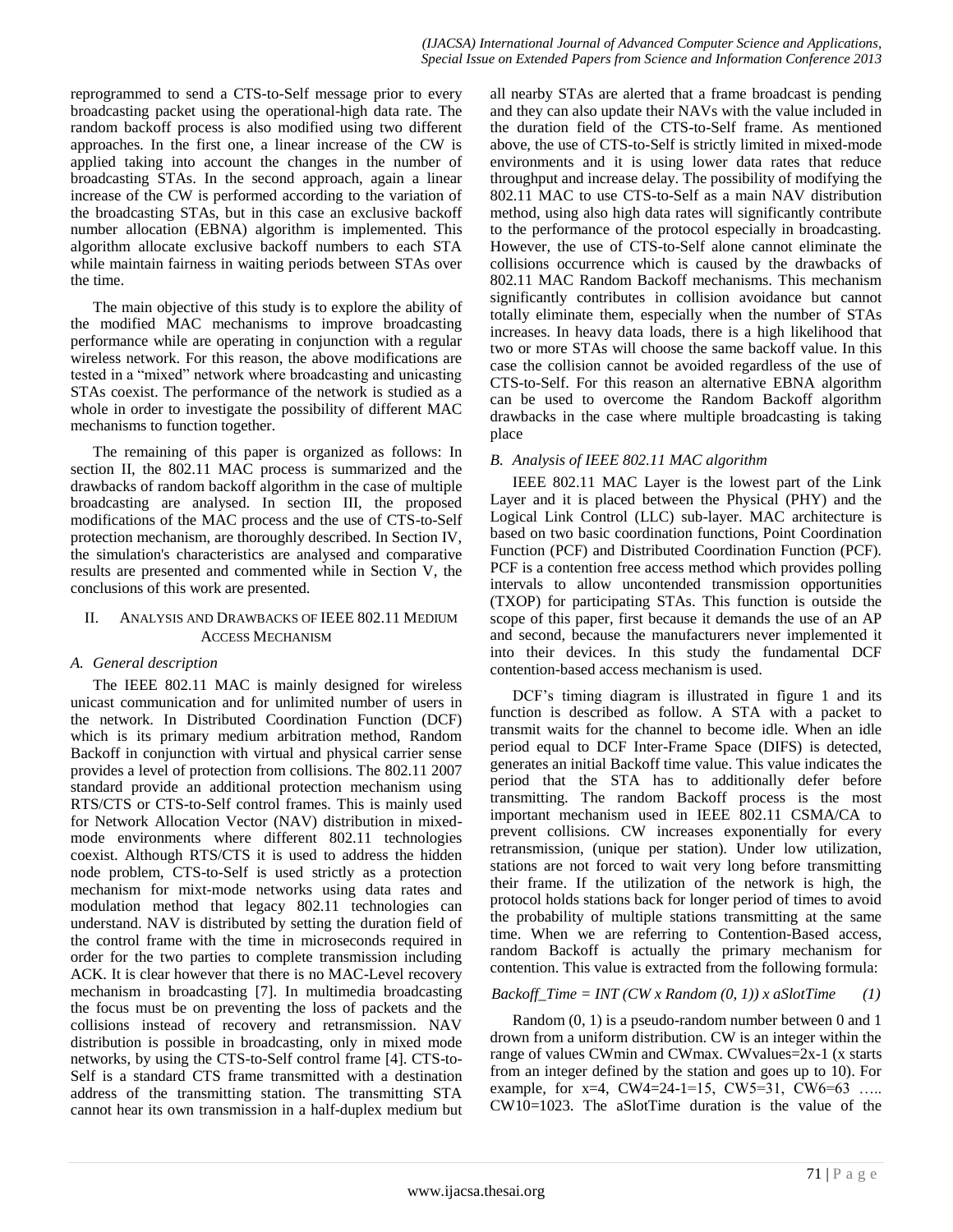correspondingly named PHY characteristics. The Backoff timer is decremented with one slot as long as the channel is idle. When a transmission is detected, the Backoff timer freezes and start to decrease again when the channel is sensed idle for a DIFS. When the timer reaches zero the data packet is finally transmitted.



Fig. 1. IEEE 802.11 basic access method

#### *C. Drawbacks of random backoff in 802.11 broadcasting*

There is plenty of research on the Reliable Broadcasting over wireless ad-hoc networks and many protocols have been proposed [8] [9] [10]. These protocols can be divided into four main categories according to the methods they use.

*1) Simple Flooding Methods: Requires each node to retransmit all packets*

*2) Probability Based Methods: Use some basic understanding of the network topology in order to assign a probability to a node to rebroadcast.*

*3) Area based Methods: Rebroadcasting is based on the possible additional area that will be covered.*

*4) Neighbour Knowledge Methods: Maintain a state of neighbours, obtained by "Hallo" messages. This stage is used in the decision to retransmit*

All the above methods require a sort of retransmission which is unsuitable for media networking. Reliability in media broadcasting is reduced by the drawbacks of random backoff process, which cause channel access delay and collisions no matter the available bandwidth of the wireless technology that is used.

The IEEE 802.11 standard defines that the CW size exponentially increases for each retransmission attempt of the same packet. However, as there is no retransmission in broadcasting, the CW size always holds the CWmin value. Under high utilization due to the increasing number of STA and/or high data production, CWmin appears to be extremely small. In this case we are facing two major problems. The first one is that it is possible for a STA that just completed a transmission and has a new packet to send, to choose zero as its initial backoff time and start transmitting immediately after a DIFS. As we can see from (1), backoff time is a random outcome based on a uniform distribution but its range increases proportionally with the size of CW. This consecutive transmission will give other STAs no chance to backoff. This problem is refereed as the backoff counter consecutive freeze process (CFP), and was extensively analysed by Xianmin Ma and Xianbo Chen in [11]. They show that the solution would be the ability to increase CW in broadcasting. The second and most significant problem in the case of wireless media broadcasting is that there is a high likelihood for two or more STAs to choose concurrently equal backoff value. It is easy to understand that when we have fifty or more STAs producing continuous data and they are performing the backoff process using a CW=15 (like in  $802.11g \& 802.11n$ ) this is highly possible. In this case a collision is occurring and a data packet is lost as there is no recovery mechanism and no time for retransmission.

For a given size of CW and "N" number of STAs broadcasting in a wireless network, the probability "*p"* of collision is given by the equation:

$$
p = 1 - (1 - \frac{1}{cw})^{N-1} \tag{2}
$$

Figure 2 shows the calculated and simulated probability of collision in a multiple broadcasting environment using various CW sizes. A series of simulations performed for this study using OPNET modeler. The IEEE 802.11 MAC was modified to allow broadcasting using different than the minimum, CW sizes. CW size takes the values: 16, 32 and 64. The simulation parameters are: Packet Size 1024 bytes, Physical Characteristics 802.11g-24Mbps, Bit Rate 400 Mbps. As we can see from figure 2, for a CW=16 which is the broadcasting CW size according to the standard, the probability of collision for saturated network of 15 broadcasting STAs reach the value of 50% and approaches 100% when 50 STAs are broadcasting simultaneously.



Fig. 2. Probability of Collision

### III. MODIFIED IEEE 802.11 MAC MECHANISM

As it mentioned earlier in this paper in order to override the inability of the 802.11 protocol in handling multiple broadcasting media data, a modified MAC mechanism is proposed. The amendments focus on two main areas, the NAV distribution and the random Backoff algorithm.

# *A. Linear increase of CW*

According to the IEEE 802.11 standard, in broadcasting the CW remain unchanged and always hold its minimum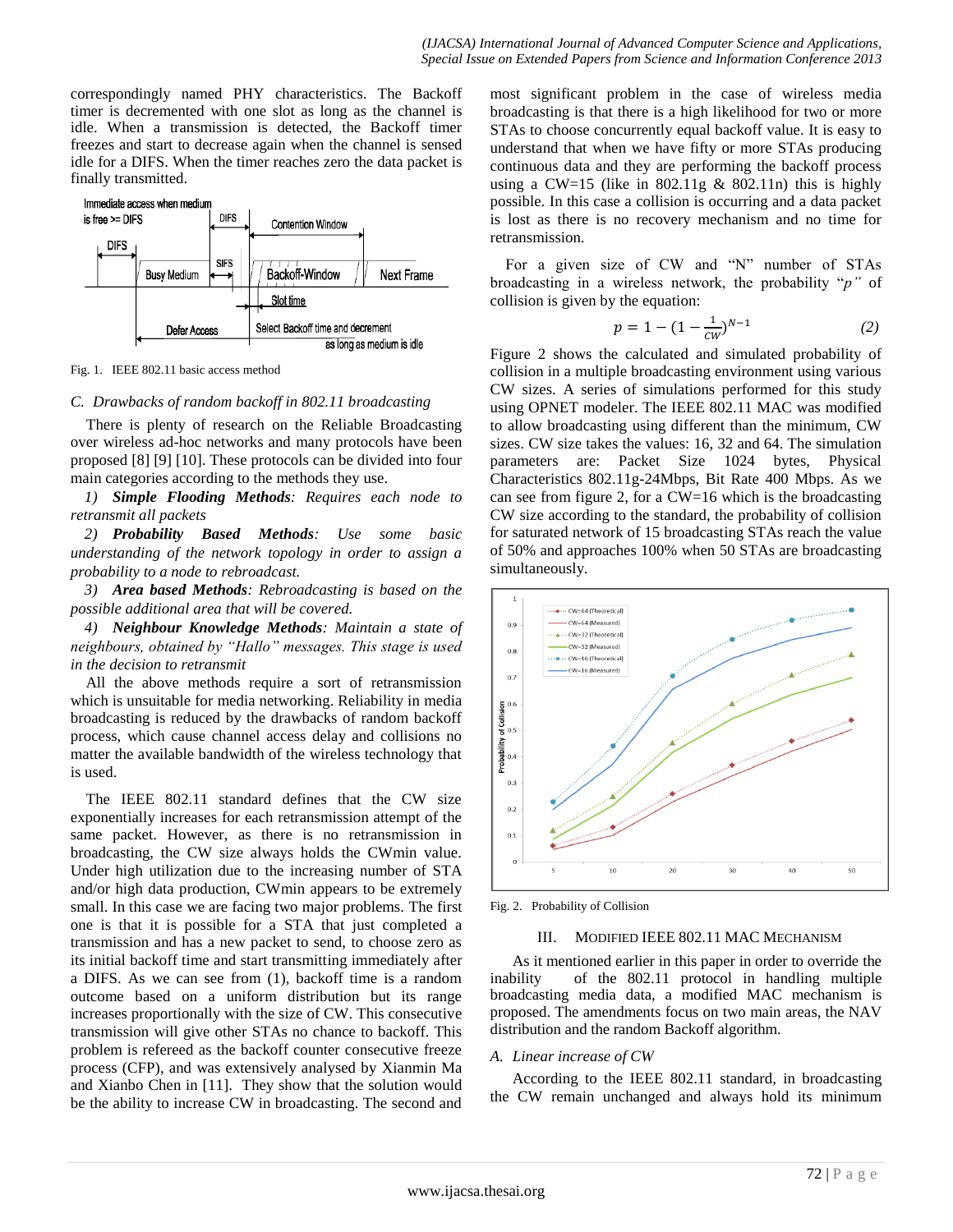value. This results in busy networks for broadcasting STAs to significantly increases the probability of collision (Fig 2). In this modification, the CW dynamically change according to variation of the broadcasting STAs in the network. For this purpose a variable (*No\_of\_STAs*) indicating the number of broadcasting STAs is created. The number of Backoff slots is a random value selected using a uniform distribution from a CW which is given by the formula using:

$$
CW = CWmin + No\_of\_STAs
$$
 (3)

### *B. Exclusive Backoff Number Allocation algorithm (EBNA)*

In order to prevent STAs from choosing similar Backoff numbers which leads to a collision an EBNA algorithm is implemented [12] [13]. This algorithm increases the size of CW according to the number of broadcasting STAs in the network. It is also designed to maintain fairness while allocating exclusive Backoff values for each transmission attempt. In order to do this, the algorithm needs two external variables, the total number of STAs in the wireless network (*No\_of\_STAs*) and the Station ID (*STID*) that every STA obtains upon joining the network (fig: 3, line  $1 \& 2$ ). The CW is always given by:

$$
CW = No\_of\_STAs * 2 \tag{4}
$$

The algorithm divides the CW in two equal groups. Values in the groups are allocated as follow:

$$
group1 \le No\_of\_STAs/2
$$
\n
$$
group2 > No\_of\_STAs/2
$$
\n(5)

For each transmission attempt a random value between 1 and 2 is generated in order to select one of the two groups (fig:3, line 3). If group1 is selected the algorithm allocates to the STA a Backoff value equal to its STID, in other case the value given by the algorithm it is a projection of the STID value to group 2 and it is given by the formula:

$$
Backoff\_slots = [(No\_of\_STAs * 2) - STID] + 1 \quad (4)
$$

For a network with 10 STAs the station with STID=2 the *Backoff\_slot* variable will take randomly one of the backoff values 2 or 19 while a station with STID=6 will take the Backoff value 6 or 15 (fig. 4). The pseudo-code describing the above process is illustrated in figure 3.

|                                           | 1No of $STAs=10$ % total number of stations |  |
|-------------------------------------------|---------------------------------------------|--|
| $2$ $STID = 2$                            | % current station                           |  |
| $3Group = rand(1,2)$                      |                                             |  |
| $4$ if (group=1)                          |                                             |  |
| $5$ Backoff_slots=STID                    |                                             |  |
| $6$ else                                  |                                             |  |
| 7 $Backoff\_slots = No_of\_STAs*2-STID+1$ |                                             |  |
| $8end$ if                                 |                                             |  |
|                                           |                                             |  |





Fig. 4. EBNA example

Figure 5 shows a 3D snapshot of the Backoff number allocation process for both modifications, while figure 6 shows the fairness of the EBNA algorithm over the time as it is illustrated for to different broadcasting STAs during the same simulation by presenting the mean average of Backoff values for these STAs. As we can see, when the network reaches the steady state (approximately 5 sec) the average waiting time is equal for both STAs.



Fig. 5. backoff number allocation process



Fig. 6. Fairness in the long run, using the EBNA algorithm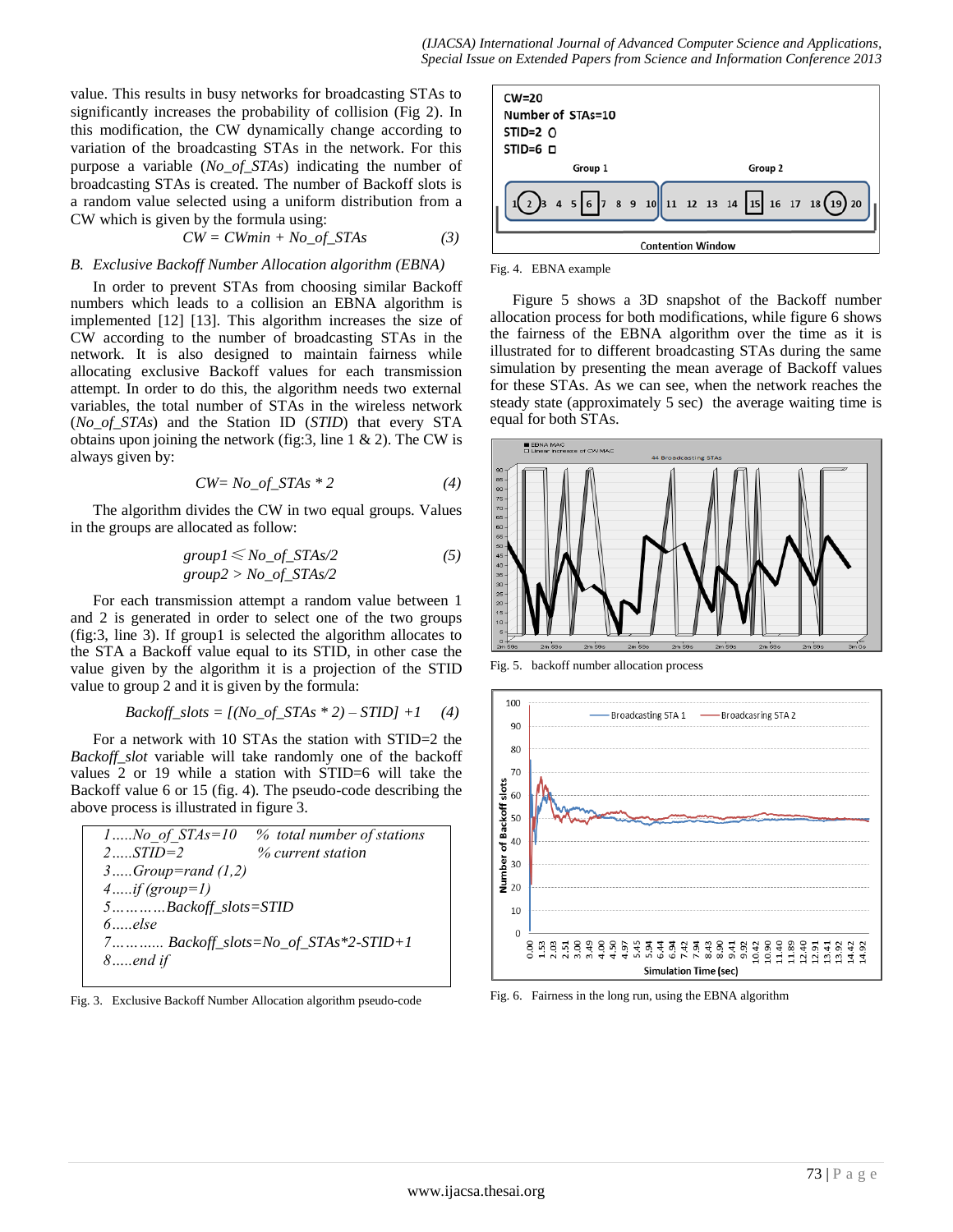# *C. CTS-to-Self modofication*

CTS-to-Self control message is an alternative to RTS/CTS process currently used in broadcasting only in cases where legacy technologies coexist with an ERP (802.11g) or HT (802.11n) physical, (mixed-mode networks). It is achieved by sending a CTS-to-Self control frame in appropriate (usually lower) data rate and modulation that all STAs can understand. CTS-to-Self frame contains in its "duration" field the time that all non-transmitting STAs must defer before trying to access the medium.

In order for the CTS-to-Self to be used as the main protection mechanism in broadcasting, two major modifications have been done in the 802.11 MAC algorithm. First, while the structure of the CTS-to-Self packet format remained as it was described in the standard; the MAC has been reprogrammed in order to transmit a CTS-to-Self control message prior to every data transmission. Thus, when a STA complete its random Backoff countdown and finds the medium idle, instead of broadcasting a data packet, sends a CTS-to-Self control packet which contains information concerning the time period that the medium will be reserved due to the forthcoming data packet transmission. In the unfortunate event that another STA completes the random Backoff simultaneously, the two CTS-to-Self packets are colliding causing a jam in the network lasting significantly less than a data packet collision (Fig 7).



Fig. 7. CTS-to-Self and data Collisions

In any other case the STA waits for a sort inter frame period (SIFS) and transmits the data packet. Another modification in the MAC algorithm, which has been done in this project, was to reprogram the transmission rate of the CTSto-Self message. CTS-to-Self transmission parameter has been modified to always adjust with the selected data rate used for data transmission.

#### IV. SIMULATION CHARACTERISTICS AND RESULTS

# *A. Simulation characteristics*

The network simulation platform used in this study is OPNET Modeler 17.1. The simulation is based on IEEE 802.11g PHY, with a bit rate of 54Mbps. The topology is based on an ad-hoc network in a single BSS, with 56 unicast STAs located in the middle and broadcasting STAs randomly surrounding the unicast group in a 50x50m surface. The number of broadcasting STAs is gradually increased from 4 to 44, taking sequentially the values 4, 8, 16, 24, 34, and 44. The simulation duration is 3 min. This is enough time for the system to reach its steady state. Three separate simulations have been conducted where all stations were relocated and also a different seed number has been set during the simulation execution. The presented results are the average values, in those cases where significant differences occurred.

All data traffic generation parameters for unicast and broadcast traffic are listed in table 1.

| Unicast traffic          |                                  |
|--------------------------|----------------------------------|
| <b>Start Time</b>        | Normal Distribution $(0.5, 0.1)$ |
| On-State                 | $180 \text{ sec}$                |
| Off-State                | 0 <sub>sec</sub>                 |
| Interarrival             | Normal Distribution (0.1, 0.005) |
| Time                     |                                  |
| Packet Size              | 2200 bytes                       |
| <b>Broadcast traffic</b> |                                  |
| <b>Start Time</b>        | Normal Distribution (1, 0.01)    |
| On-State                 | $180 \text{ sec}$                |
| Off-State                | 0 <sub>sec</sub>                 |
| Interarrival             | Constant $(0.0243)$              |
| Time                     |                                  |
| Packet Size              | 1100 bytes                       |

Figure 8 shows the network configuration for a population of 56 unicast and 44 broadcast STAs. The resulting load transmitted by each broadcasting STA is approximately 370Kbps while unicast STAs are transmitting with a bit rate of 77Kbps. The 56 unicast STAs are sending data to randomly chosen destinations including the existing broadcasting STAs. That cause to the broadcasting stations an additional load due to the ACK messages they have to transmit when a unicast packet is addressed to them. All broadcasting STAs are set to unlimited buffer size.



Fig. 8. Network configuration

# *B. OPNET code modifications*

All modifications to the standard ΙΕΕΕ 802.11 MAC were made using OPNET Modeller network simulation environment. OPNET modeller is a powerful simulation tool which allows users to have full access to the executed code and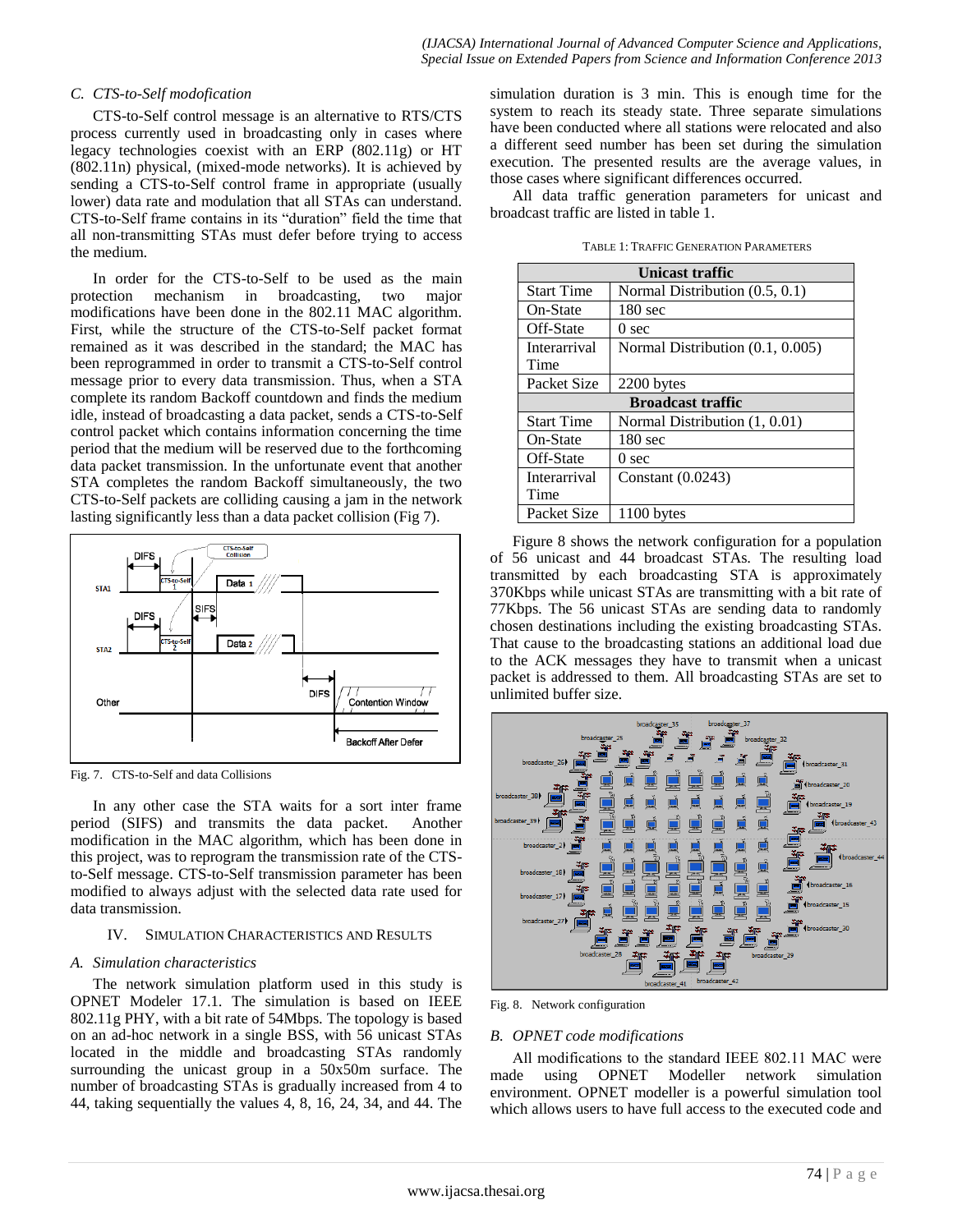gives the ability to create and modify complex communication protocols. It has its own  $C_{++}$  library and it is using state machines to design and implement processes. For our implementation the OPNET wireless station node model is used.

## *a) Random Backoff modifications*

Both cases described in III A and B, are implemented in OPNET by modifying the *'wlan\_dispatch'* process and the *'wlan\_mac'* child process. In the *wlan\_mac* process (BKOFF\_NEED state), the Backoff slots allocation algorithm has been changed according to the above described logic. The *No\_of\_STAs* variable is entered manually in the source code. For the *STID* parameter, a custom attribute is created and it is set during the "run" process. It is important to mention here that OPNET use the same *"wlan\_dispatch"* for all models running the IEEE 802.11 standard. In our case, two MAC algorithms has to be used simultaneously; the classic 802.11 MAC used by the unicast STAs and the modified 802.11 MAC used by the broadcasting STAs. For this reason, a modified *'wlan\_dispatch'* was also created.

## *b) CTS-to-Self modifications*

A number of modification have been made mainly in *Function Block* of the *wlan\_mac* process in order to force this modified child process to create a CTS-to-Self message prior to each data packet transmission using also the operational bit rate which in this case is 54 Mbps.

## *C. Organising the simulation*

In order to study the performance of the modified MAC algorithms proposed in this paper and also to investigate the effect of the modified CTS-to-Self protection mechanism, five independent simulations have been carried out for each increase of the broadcasting STAs population. The number of unicast STAs as well as their traffic generation parameters remains unchanged during all simulations. Broadcasting STAs are altering their MAC algorithm according to the following combinations:

- Broadcasting using the classic IEEE 802.11 MAC
- Broadcasting using the Linear Increase of CW without CTS-to-Self
- Broadcasting using the Linear Increase of CW with the use of CTS-to-Self
- Broadcasting using the EBNA algorithm without the use of CTS-to-Self
- Broadcasting using the EBNA algorithm with the use of CTS-to-Self

# *D. Results*

# *a) Throughput*

Figure 9 shows the throughput performance for the five different simulations described above. Throughput is measured as the overall load of successfully transmitted data. It is important to note that in the case of broadcasting, a successfully transmitted packet it appears to be measured multiple times, depending on the number of recipients in the wireless network.

Thus, if *n* is the total number of STAs in the network and *Ai* is the successfully transmitted load from each STA, the overall measured throughput is given by the formula:

$$
Throughput = (n - 1) \sum_{i=0}^{n} Ai \tag{6}
$$

As it is shown from figure 9, when the number of broadcasting STAs is small all methods are performing equally. When the number of Broadcasting STAs increases all modified medium access processes are performed slightly better than the classic 802.11 MAC. As it is expected, the EBNA algorithm gives the best results because it guarantees that there are no collisions between broadcasting STAs. All collisions happening at this stage are between broadcasting and unicasting traffic.



Fig. 9. Overall Throughput

The EBNA with the use of the CTS-to-Self protection mechanism it performs better than the linear increase without CTS-to-Self. This is happening because although the EBNA guarantees no collision between broadcasting traffic, the additional traffic of the CTS-to-Self collides with the unicast packets. Finally, we can see that when linear increase of CW is used in conjunction with CTS-to-Self, the additional traffic created by this message leads to a network breakdown due to buffer overflow

# *b) End-to-End delay*

This statistic shows the overall end-to-end delay for the entire network. As it is expected, the delay increases in all modified MAC processes because in all of them a wider CW it is used. It remains however in acceptable levels. Classic 802.11 has the lowest delay which however represents a smaller number of successfully delivered packets. Figure 10 shows the overall end-to-end delay for all the five cases. Here again, in the linear increase of CW with the use of CTS-to-Self when the number of broadcasting STAs increases the network breaks down and the delay become prohibitively high.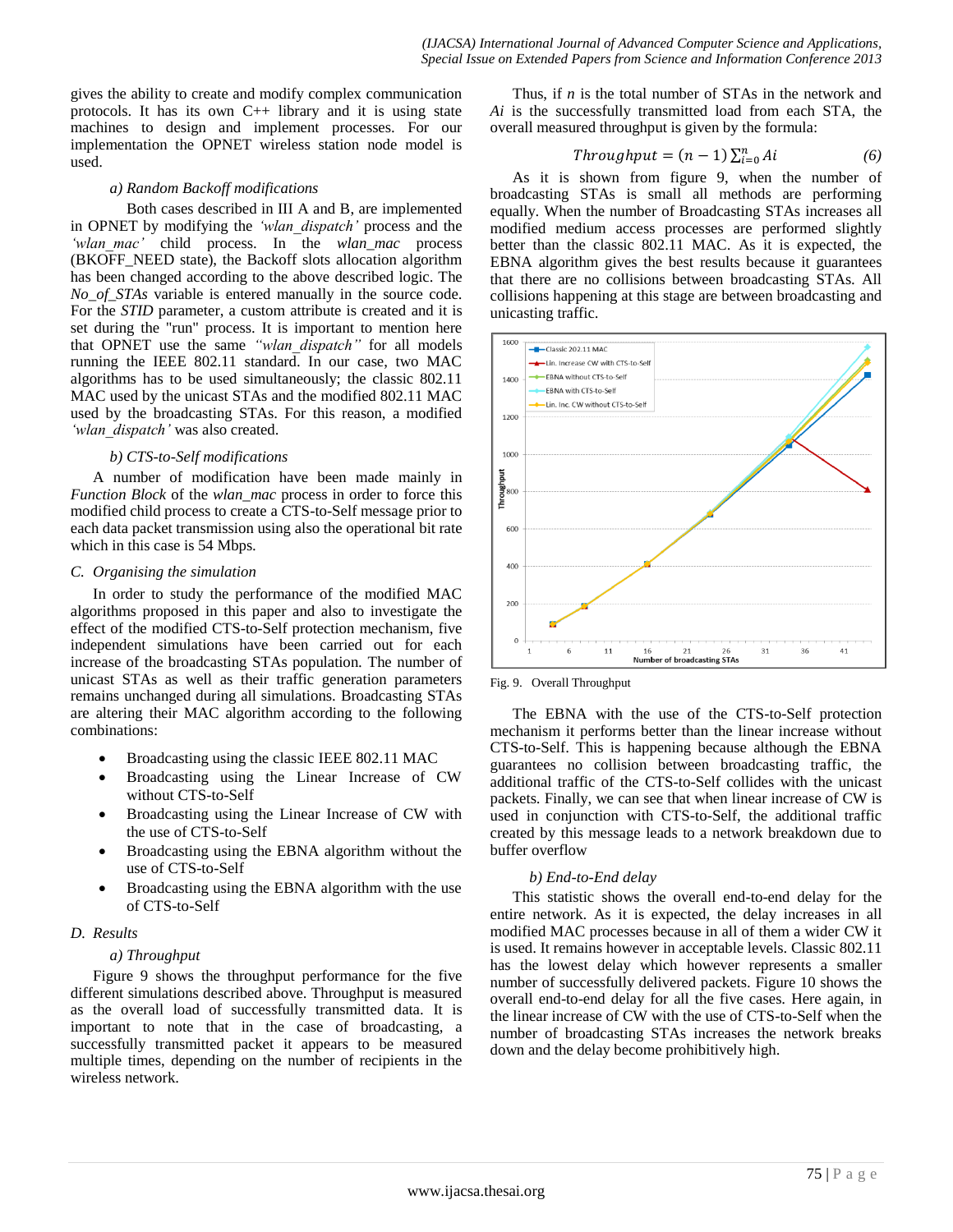

Fig. 10. End-to-End delay

#### *c) Retransmission attempts*

This statistic measures the average retransmission attempts for each packet for the entire network. It is directly affected by the throughput, and as we can understand concerns only the unicast transmission. Broadcasting STAs have no chance for retransmission. Figure 11 shows the retransmission attempts for the overall network

## *d) Backoff Slots*

The average number of backoff slots is measured in this statistic. As it is mentioned above, there are two different types of MAC algorithms running simultaneously in all simulations. The unicasting STAs use the classic 802.11 MAC and the broadcasting STAs which comply with the cases described in section IV, C. Therefore, two separate statistics for the number of backoff slots are collected in this study. Figure 12 shows the average backoff slots measured in each Broadcasting STA. Figure 13 shows the average backoff slots measured in each Unicasting STA.



Fig. 11. Retransmission Attempts

In broadcasting, the use of the EBNA algorithm cause longer waiting times mainly due to the bigger size of the CW. The linear increase of CW gives acceptable low number of backoff slots up to 34 broadcasting STAs. For bigger number of STAs, the network collapses and in the case that CTS-to-Self is used, the number of backoff slots increases dramatically. An interesting observation in the graph of figure 12 is that the increase of the number of backoff slots is not vertical. That gives the evidence that network's breakdown take place in the unicasting and not in broadcasting STAs.

In the unicasting STAs (Fig. 13) where the classic 802.11 MAC is used and also the generated traffic is lower, the number of backoff slots is significantly low and uniform. Exception is the case of linear increase of CW window with the use of CTS-to-Self where the network collapses.



Fig. 12. Number of backoff slots for Broadcasting STAs



Fig. 13. Number of backoff slots for Unicasting STAs

## *e) Collisions*

This statistic describes the total number of collisions encountered in the entire network during each simulation. This is not a standard OPNET statistic. In order to obtain this measurement the OPNET wlan\_mac process is equipped with a counter which increases every time the collision flag in OPNET is set. The accuracy of this custom statistic was validated using the OPNET collision status statistic which indicate the present of a collision but cannot provide the total number of collisions. It is shown from figure 14 that the lowest